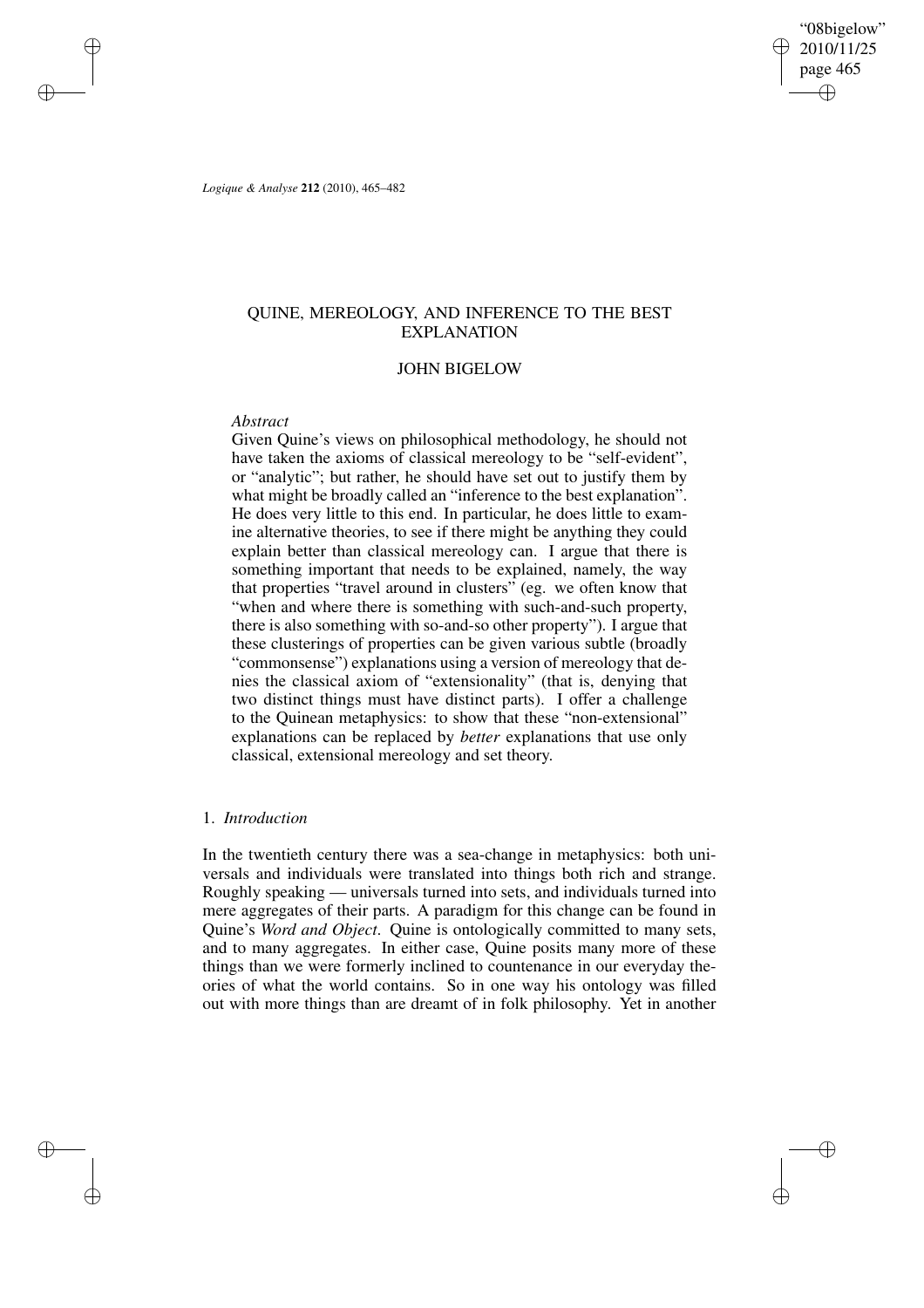"08bigelow" 2010/11/25 page 466 ✐ ✐

✐

✐

### 466 JOHN BIGELOW

way, Quine was niggardly in his ontology. His metaphysics was the resultant of two forces that pulled in different directions. One was a principle that proliferated entities, a kind of "creator", a Brahma-principle; another was a principle that eliminated entities, a kind of "destroyer", a Shiva-principle.

The first of these is a principle ensuring that whenever (or almost whenever) we have some things, then there is a *set* that has all and only these things as members; and also, there is always an *aggregate* that has all these things as parts (and no further parts except the parts of these parts, and aggregates of the parts of these parts). That is the proliferating principle. The second, the eliminativist or abolitionist, principle asserts that when we have some things, there can be *only one* set that has all and only these things as members, and *only one* aggregate that has all and only those parts that this aggregate has. This principle travels under the name "extensionalism". It requires that a distinction in identity *always* requires a difference in "extension" (set membership, or parts). It is useful to take sets and aggregates to be simply *defined* to be "extensional" things of which these two Brahma and Shiva principles hold. That is, it is useful to stipulate that it is true *by definition* that you need different members in order to make a different set, and that you need different parts to make a different aggregate. Although Quine attacks the notion that there are any theoretically significant "analytic" truths, he is aptly interpreted as endorsing these stipulative definitions of "sets" and "aggregates", and hence allowing — in this case — that it *is* simply *analytic* that distinct sets (or aggregates) need distinct members (parts).

These two pillars of Quine's metaphysics, *sets* and *aggregates*, support a metaphysical "desert landscape" in which nothing exists but (as one might say) just "atoms and the void"  $\frac{1}{2}$  a four-dimensional rather than a threedimensional void, containing distinct "atoms" with at most one of these atoms at any one space-time location — along with both sets and aggregates of these atoms, and both sets and aggregates of the points and regions within this four-dimensional void. This desert landscape is very like a fourdimensional version of the metaphysics of Lucretius in *On the Nature of Things*. I endorse a Quinean stipulative definition of sets and aggregates. I warn that it is then an open question whether these "extensional" sets and aggregates, so defined, really exist: but for present purposes I endorse Quine's postulation that all these sets and aggregates do exist. My present purpose is to challenge his claim that *only* such "extensional" things exist. I will offer reasons for thinking that there may be "nonextensional" things *as well as* sets and aggregates.

These "nonextensional" things come in two kinds. One kind of "nonextensional" thing is a "universal" — either a property or a relation. I think there are properties, as well as sets: and that there can be two distinct properties that are "had by" all and only the members of just one set. But I will not argue for this claim here. What I will argue for is a parallel claim about the

✐

✐

✐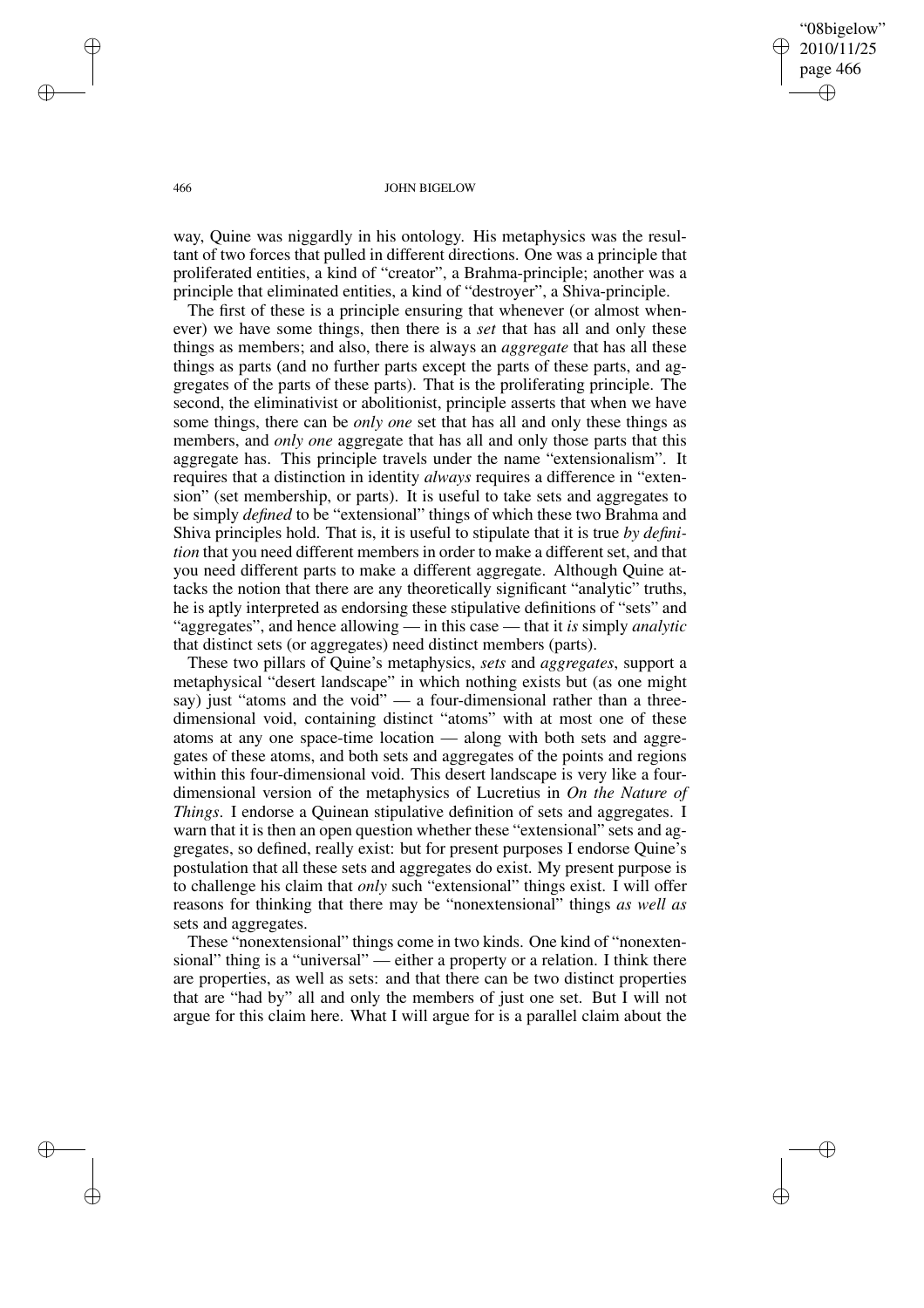QUINE, MEREOLOGY, AND INFERENCE TO THE BEST EXPLANATION 467

✐

✐

✐

✐

"08bigelow" 2010/11/25 page 467

✐

✐

✐

✐

individuals that *have* properties. I will argue that there can be two distinct individuals that have all the same parts. Admittedly, there cannot be two distinct "mere aggregates" that have all the same parts: but that is because of the essential nature of the things we are calling "mere aggregates", not because of the essential nature of the part-whole relation itself. I will argue that there can be things that happen to have all the same parts as some determinate mere aggregate, but that nevertheless have different properties from that mere aggregate. Think, for instance, of Michelangelo's statue of *David*, and compare it with the mere aggregate of atoms within it. There is no atom that is a part of the statue and yet not part of that mere aggregate, or *vice versa*. Nevertheless there are things that are true of the statue and not true of the mere aggregate of atoms, and *vice versa*. For instance, Michelangelo was deeply impressed by the thought that this very same aggregate of atoms had existed, buried in a quarry, for many long centuries before he chipped away the surrounding marble, thereby "creating" the statue.

The statue and the aggregate are closely related, but they are not "indiscernible". We might say that the statue *contains* all that marble (and nothing else), or that the aggregate of bits of marble *constitutes* the statue; and there may be various other relationships between these two things. Indeed, there may be further things that also stand in various, equally close relationships to the statue and the aggregate of bits of marble, without being numerically the same things as either the statue, or the aggregate of bits of marble, or one another. These various things may (I say) have different properties, without having to have different parts. Everything that is a part of the whole aggregate of bits of marble is also (I say) a part of the statue; and everything that is part of the statue is also (I say) a part of the aggregate of bits of marble. According to this theory, therefore, the mereological principle of extensionality is false.

This theory, be it noted, is distinct from some other theories that also distinguish the statue from the aggregate of bits of marble, but do so without questioning extensionality. According to those theories, the parts of the statue are things like the hand, the foot, the lip, the eye, the brow: and we should not include mere bits of marble as "parts" of the statue at all. According to those theories bits of marble may *constitute* the thumb, or whatever, which in turn is part of the statue: but those bits of marble are not themselves (strictly) "parts" of the statue. Such theories are worth exploring, but they are not the subject matter of this paper. This paper is exploring only those theories that allow that bits of marble *are* parts of the statue, and *are also* parts of the mere aggregate, but the statue and the mere aggregate are numerically distinct things even though everything that is part of one is also part of the other. I urge that this theory is also worth exploring, even though it contradicts the principle of extensionality. It is, I say, not self-evident that it is false.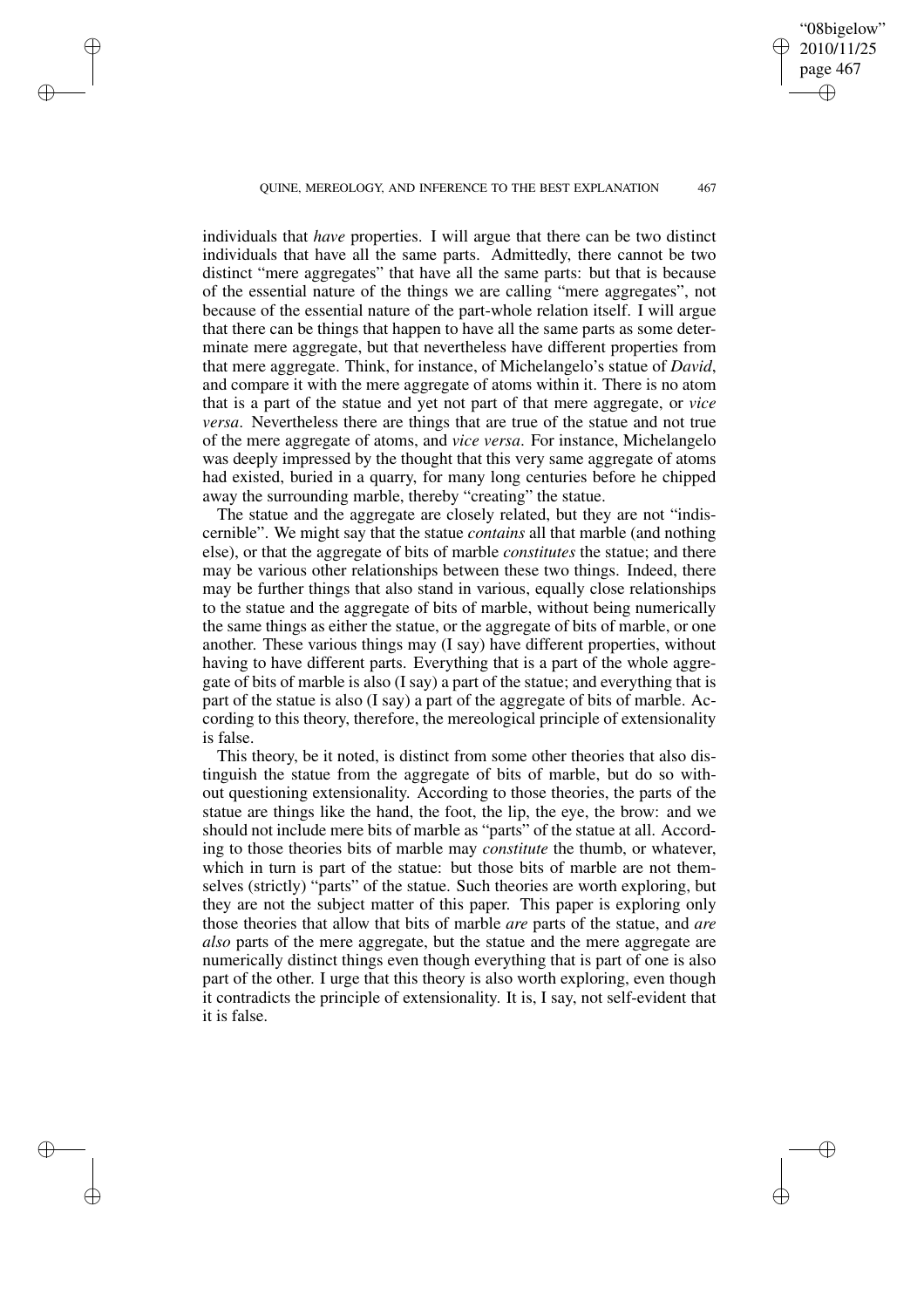"08bigelow" 2010/11/25 page 468 ✐ ✐

✐

✐

#### 468 JOHN BIGELOW

Thus, I will support Quine's Brahma-principle, for both sets and aggregates; but I will suggest that his Shiva-principle needs to be restrained both for Platonic properties that members of a set may "share in common", and for the various individual things that aggregates can "constitute". The result will be a flowering of the desert: in addition to all Quine's abstract sets, and all Quine's concrete aggregates, we should add further abstract things, "universals", which have sets as their extensions without *being* merely those extensions; and we should also add further concrete individuals that are "constituted" by aggregates without *being* mere aggregates. This requires a supplementation (but not a replacement) of both set theory and "classical extensional mereology". Set theory (particularly "ZF", Zermelo-Fraenkel set theory) is well known outside philosophy — in mathematics. "Classical extensional mereology", or "CEM" — a distinctive theory of aggregates, and of wholes and their parts — is less widely known.

In the foundations of mathematics, Quine worked very hard in the development of set theory (seeking new foundations, "NF", an alternative to ZF). In addition, Goodman and Quine together worked out a clear and persuasive articulation of "classical extensional mereology" (CEM), very similar to a theory described earlier by Lesnie wski (which he had dubbed simply "mereology"). Articulation, however, is not yet an argument; and Goodman and Quine's theory of mereology was not supported by strong argumentation. The theory was so elegant, so closely parallel to the set theories familiar in mathematics, that merely stating CEM seemed to be persuasive enough. Many (like me, I confess) had only to hear and understand it, to buy it. Nevertheless, the way the theory was propounded — without supporting argumentation — does carry an unnerving suggestion that Quine, and others, had tacitly taken the axioms of CEM as "self-evident", *a priori*, necessary truths.

Here, for instance, is one of the places where Goodman introduces one of the key postulates of CEM (namely, the postulate I will be calling "Extensionality"):

If the calculus of individuals is used along with the calculus of classes in a platonistic system, the identity of individuals may be defined in the usual Leibnizian way. But since this usual definition says, in effect, that  $a$  and  $b$  are identical if and only if they belong to exactly the same classes [*i.e.* if they have exactly the same properties], it is not open to us if we are to restrict ourselves to the language of individuals. However, a definition of "is identical with" can readily be provided within the calculus of individuals: a and b are identical if and only if they overlap exactly the same individuals

✐

✐

✐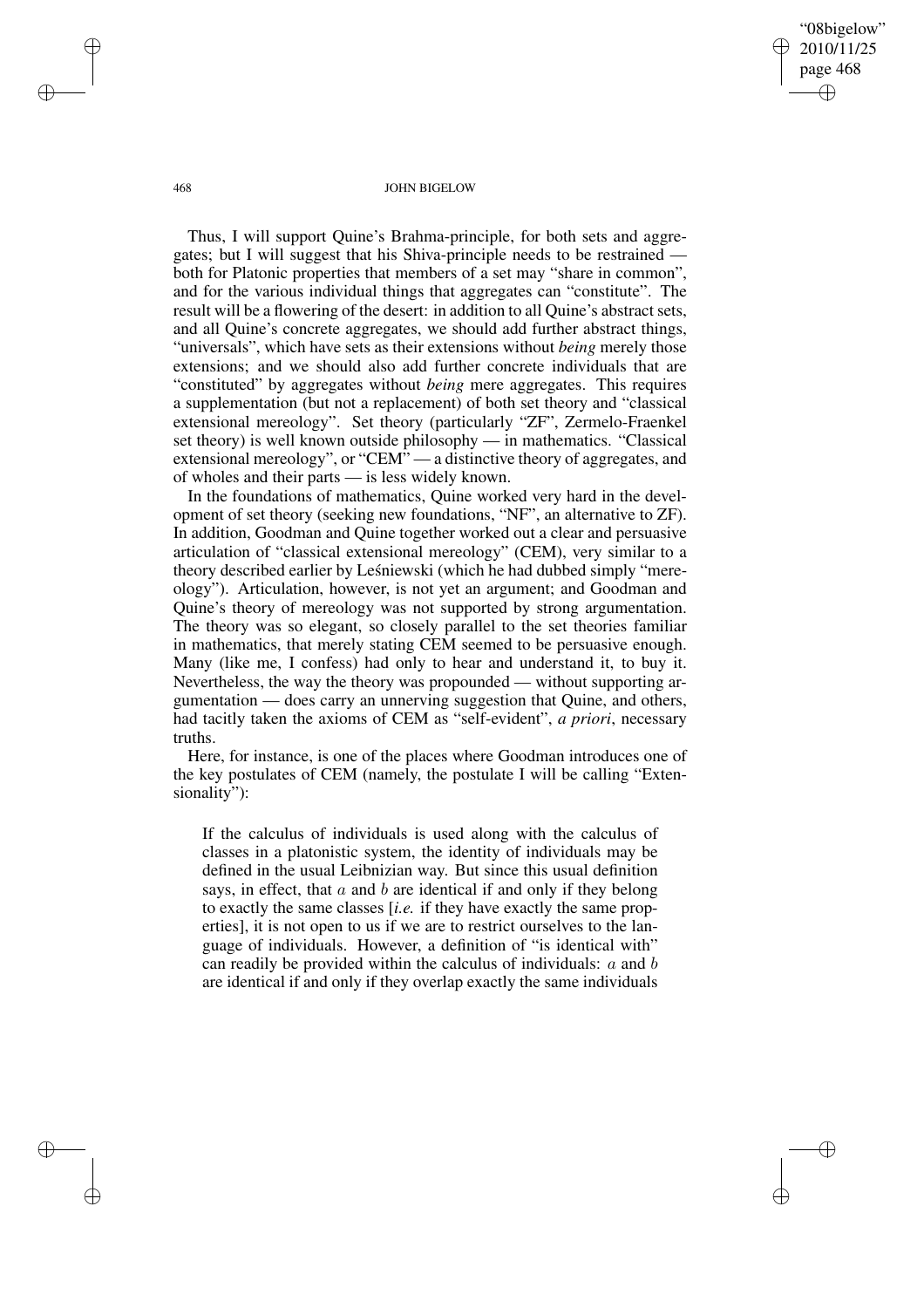QUINE, MEREOLOGY, AND INFERENCE TO THE BEST EXPLANATION 469

"08bigelow" 2010/11/25 page 469

✐

✐

✐

✐

D2.044 
$$
x = y = (z)(z \circ x \equiv z \circ y).
$$

✐

✐

✐

✐

The definition is to be accompanied, of course, by the usual rule permitting substitution of either side of a true identity statement for the other side in any context.

(Goodman, 1951, Chapter 2, Section 4, p. 35. [" $(z \circ x)$ ", to be read as "z overlaps x", means that there is something that is a part of z and is also a part of  $x$ .]

Quine, too, asserts and assumes principleslike this D2.044 (that is, principles of mereological Extensionality) in the same breezy way ("of course"!) — as if they were self-evident. This is more than just *stipulating* what he means by "aggregates" and "parts": he is also asserting that whenever we have some things then *there is* an aggregate (so defined) which has just those things as parts, and *there is nothing else* which has just those things as parts. This is unnerving — because Quine is also famous for the view that *nothing* is self-evident, or a priori — and for eschewing all claims of "necessity" or "possibility", or any other "modal" claims. Quine is rightly celebrated for the very general methodological principle — both for philosophy and for science — that all claims need to be supported by what might aptly be called "inference to the best explanation", and none can be taken as self-evident. I will be endorsing Quine's methodology, and using it against him, taking him to task for unQuinean theorizing in mereology.

In the case of set theory, Quine does sketch a supporting inference to the best explanation: to explain our experience we need physics; to do physics we need mathematics; the best mathematics is currently formulated in set theory; there seem to be no real rivals on the horizon; therefore we have good reason to believe in set theory. In all consistency, Quine should have argued in broadly this manner not only for set theory but also for CEM. He should have identified things that can be explained by CEM; he should have compared these explanations with possible rival alternative explanations; and he should have given reasons for thinking CEM provides a "better" explanation than any rivals. He does not do this.

Indeed, CEM is so similar to set theory that it is a little hard to see what explanatory power could possibly flow from CEM, which could not be extracted from set theory alone. Consider the theory that nothing has any "proper parts" (that is, any parts other than, trivially, itself): the theory that all that exist are mereological atoms. (This would be like a Leibnizian monadology.) Wherever Quine says there is an aggregate with many parts, we could say instead that there is only the set that has all those alleged "parts" as members. What could be the explanatory advantage to positing the aggregate *as well as*the set? Conversely, Goodman identified an explanatory advantage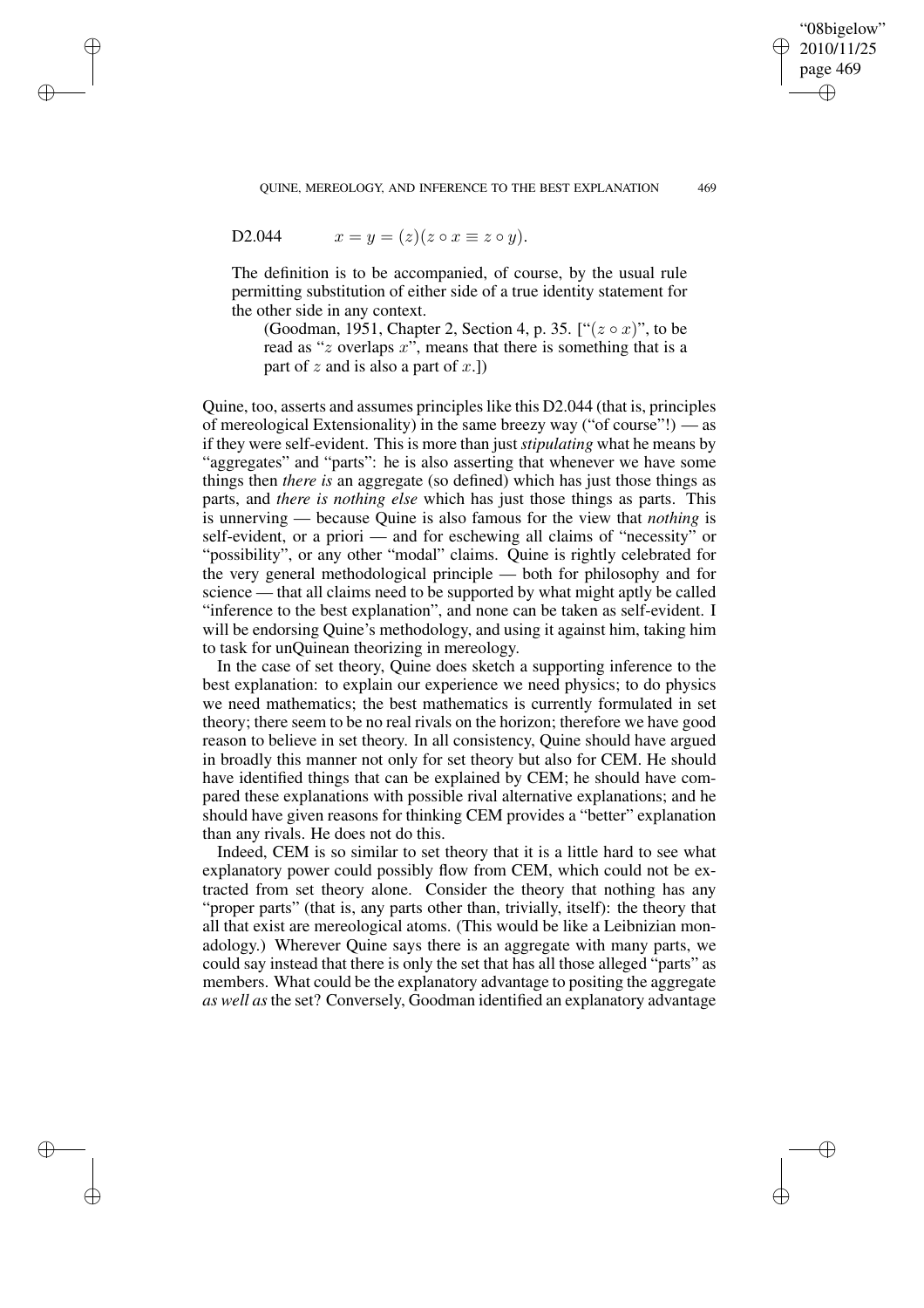"08bigelow" 2010/11/25 page 470 ✐ ✐

✐

✐

### 470 JOHN BIGELOW

to adopting mereology *instead* of set theory. Sometimes where set theory posits several distinct sets, mereology posits just one aggregate. For instance, in set theory the two sets  $\{a, \{a, b\}\}\$  and  $\{b, \{a, b\}\}\$  are distinct individuals, but in mereology there will be just one aggregate  $(a+(a+b)) = (b+(a+b))$ . Hence mereology has a virtue of *economy*, over set theory. This is a reason for affirming mereology rather than set theory, if both will give equally good explanations of all the things that need to be explained. It is not, however, a good reason that Quine can use for affirming mereology *as well as* set theory.

A charitable reading would take Quine to have advanced CEM with the expectation that it will be simply *obvious* that CEM provides neat explanations of many things — clearer than muddled commonsense explanations — and that CEM is obviously at least compatible with current science — and faced by no significant rivals that could plausibly be taken to offer any better explanations — or, at least, no better explanations of anything that really needs to be explained. But though these things may have seemed obvious to Quine, they deserve a closer look. In particular, Quine might have been taxed with some commonsense modal claims that are difficult to explain within CEM. A memorable example is furnished by many discussions of the difference between a statue, "Goliath", and "Lumpl", the lump of clay out of which the statue was made. Lumpl has *potentialities* that Goliath lacks. So the statue is not *merely* a lump of clay. Or so it might seem to common sense.

Peter Simons (1987), for instance, does a very good job of articulating arguments of this kind against CEM; and many others have done likewise, both before and after Simons. This line of attack against Quine assumes that certain commonsense modal claims should be counted as among the things that "need" to be explained. However, in weighing up which are the "best" explanations, Quine did not place any significant weight on any need to conserve commonsense assumptions, especially not commonsense *modal* assumptions. Quine assumes that the best theories will need to endorse the best current sciences, like physics. But when Simons asks for a best theory to explain certain commonsense modal claims about objects, Quine is unmoved.

I think Simons and others are right, and Quine wrong, about this: but in arguing against Quine I will take another tack. Instead of assuming that commonsense assumptions "need to be explained", I will argue instead that there is something very basic that does need explaining: namely, the way that properties travel around in "clumps". I will then argue that there are possible mereological alternatives to CEM, which would offer some promising ways of explaining those "clumping" facts that do need explaining. (As it happens, these alternatives to CEM do borrow from common sense: but I do not cite this as part of the argument against Quine.) A Quinean might then argue that a combination of extensionalist set theory and CEM mereology could provide *an alternative* explanation of all those same "clumpings". This, I

✐

✐

✐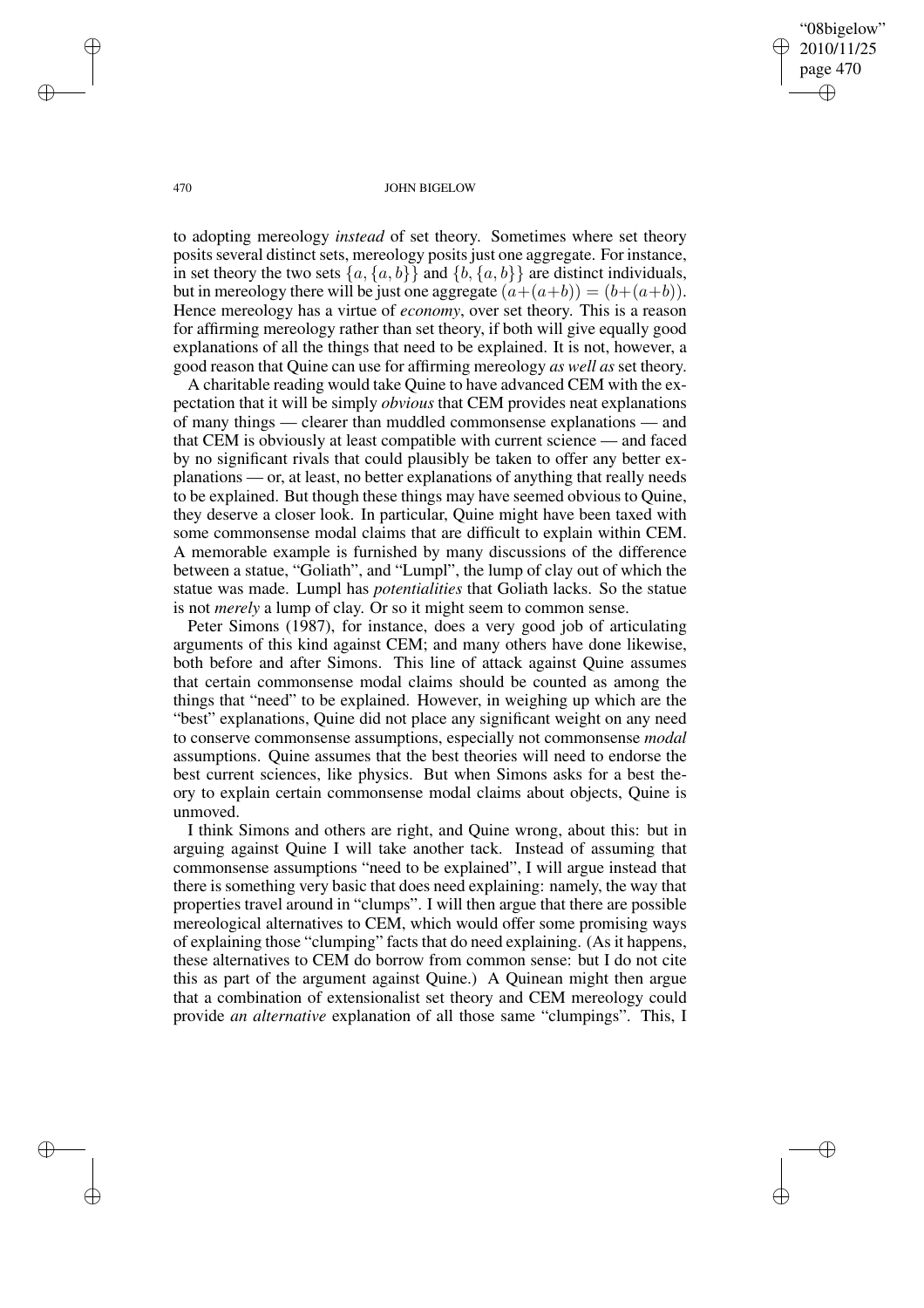"08bigelow" 2010/11/25 page 471 ✐ ✐

✐

✐

### QUINE, MEREOLOGY, AND INFERENCE TO THE BEST EXPLANATION 471

do not contest. It may be possible to articulate a theory that explains all the same "clumpings", using just extensional set theory and CEM. Yet this is not enough to show that set theory and CEM furnish "the whole truth". A Quinean "inference to the best explanation" would need to show that this theory is *better* than the ones furnished by a rival mereology. I then maintain that it is far from obvious that a Quinean theory, using just CEM and set theory, could provide a "better" explanation for all "clumping" facts that need explaining. Hence a rival metaphysics, a lush jungle, is currently still a viable alternative to Quine's desert landscape.

# 2. *Plenitude and Extensionality*

There is a deep isomorphism between the theory of universals, and the theory of individuals and their parts. It is instructive to look first at the historical trajectory of the theory of universals, and the way universals turned (as it were) into sets. Roughly, I will suggest that there are two foundational principles Quine affirms, and he affirms them both in set theory and in mereology. I will call these: the Principle of Plenitude, and the Principle of Extensionality.

## *Plenitude*:

✐

✐

✐

✐

In brief: in the theory of universals, before it turned into set theory, Plenitude would be the thesis that whenever we have some things, there will always be something that is shared in common by all and only these things. (After the theory of universals has turned into set theory, Plenitude becomes something *close* to the thesis that whenever we have some things, there is a set containing all these things and only these things.) In mereology, Plenitude is the counterpart thesis that whenever we have some things, there is at least one thing that has all these things as parts. Indeed, there may be many things — "bigger and bigger things" — each of which contains all these things as parts. But CEM adds the assumption that there is in fact just one unique "minimal" thing that has all these things as parts. The *aggregate* of all these things is what you get by aggregating *just* these things, and no more. This will be something that has all these things as parts — and also has, as parts, all the *parts* of those parts — and also has, as parts, all the *aggregates* of the parts of those parts — but has no *further* parts beyond these.

## *Extensionality*:

In the theory of universals, after it has turned into set theory, Extensionality is the thesis that for any two sets, there will be at least one thing that is a member of one of those sets and is not a member of the other one. In mereology, an Extensionality principle will be the thesis that for any two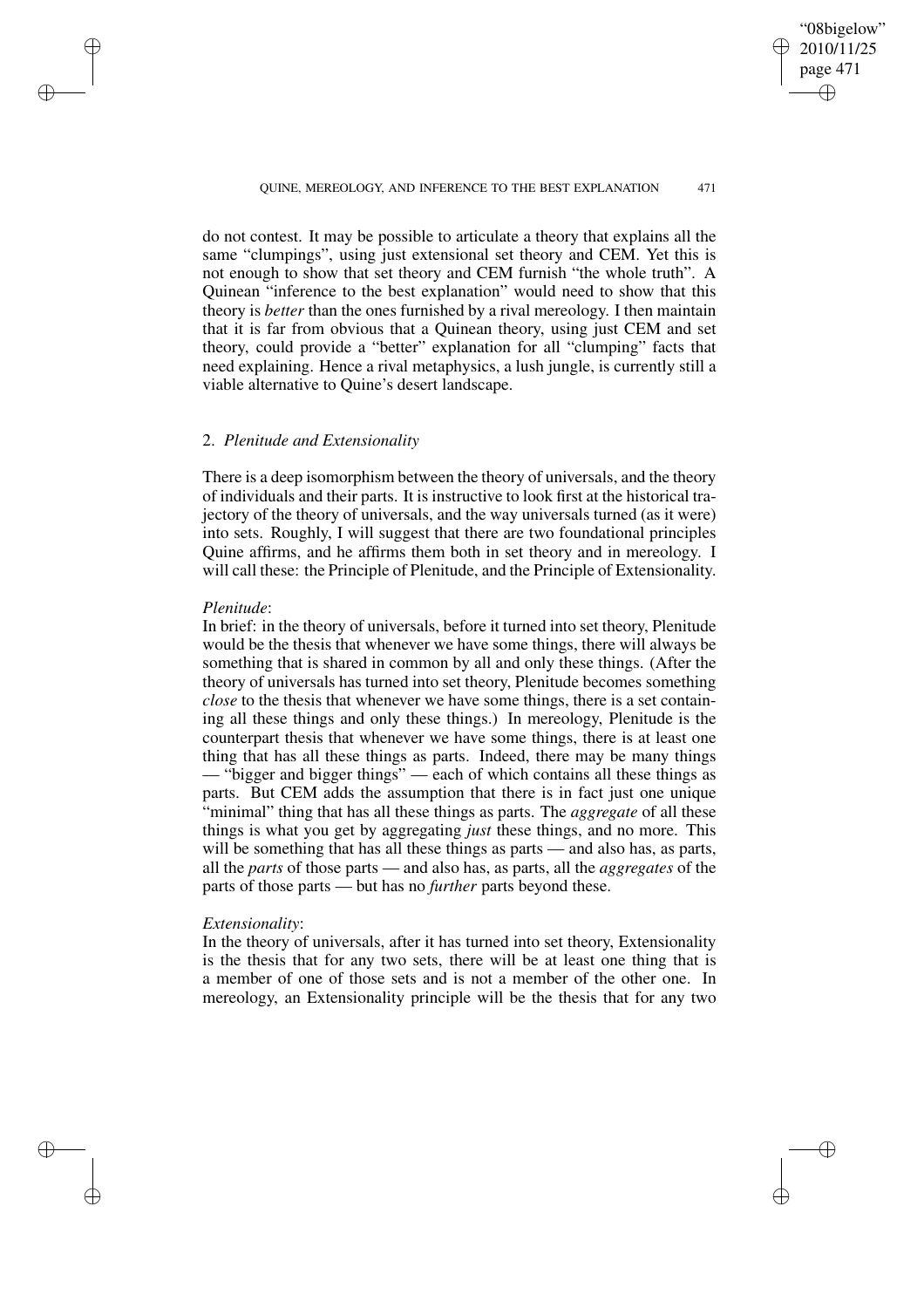"08bigelow" 2010/11/25 page 472 ✐ ✐

✐

✐

#### 472 JOHN BIGELOW

individuals, there will be at least one thing that is a part of one of those things and is not a part of the other one.

### *Pluralism*:

The denial of the Extensionality Principle, I will call the *Principle of Pluralism*. The doctrine that there are universals (*other than* sets) is often called "metaphysical realism", or "realism about universals": I am offering the additional label, "Pluralism", for this doctrine. I will argue for Pluralism in mereology, using the same kinds of arguments that Lewis used to argue for this corresponding principle of Pluralism in the theory of universals.

There will be many different versions of Pluralism. That is, there are many possible theories that all agree in rejecting Extensionality, but disagree about various other putative axioms of mereology. The devil is in the details, and I will not venture far into this territory here. It may help, however, to sketch one simple illustration of how a Pluralist theory might be offered as a supplementation of an Extensionalist mereological theory.

I suggest that we might think of the mathematical theory of "combinations" as a model for one very simple Extensionalist mereological theory, and the theory of "permutations" as a model for a corresponding Pluralist theory. Imagine a "granular" space with just three points,  $a, b, c$ , each adjacent to both the others. How many *regions* are there in this space? Seven (2 cubed minus 1): a, b, c, ab, ac, bc, abc. Define the part-whole relation in the obvious way. Compare this with the theory of how many "combinations *and permutations*" we can make using these three atomic elements. Suppose you are selecting from these three, and you choose  $a$  and then you stop; or you choose a and then you choose b and then you stop; or you choose b and then you choose  $a$  and then you stop; our you choose  $a$  then  $b$  then  $c$  and then you (have to) stop. We can develop a theory about how many things you can generate in this way, under the hypothesis that the thing we obtain by choosing " $a$  then  $b$ " is a numerically distinct thing from the thing we obtain by choosing " $b$  then  $a$ ". The idea is not just that the pair of  $a$  and  $b$  could have one or another of two relational *properties* (the property of having been formed from a first, then adding b, *versus* that of being formed from b first, then adding  $a$ ). The hypothesis under investigation is not that there are just two distinct properties of a single thing, but that there are two distinct *things*. You could think of "*a* then *b*" as what mathematicians might call the *directed* line segment ab, which can be distinguished from the *directed* line segment ba.

Standard semantics models the theory of "combinations and permutations" as a theory of *sequences*, where different sequences are modelled by different sets. We might for instance represent "a then b" as the set  $\{a, \{a, b\}\},\$ and "b then a" as the distinct set  $\{b, \{a, b\}\}\$ . We can transform a standard model of this kind into a semantic model for a Pluralist theory. This Pluralist

✐

✐

✐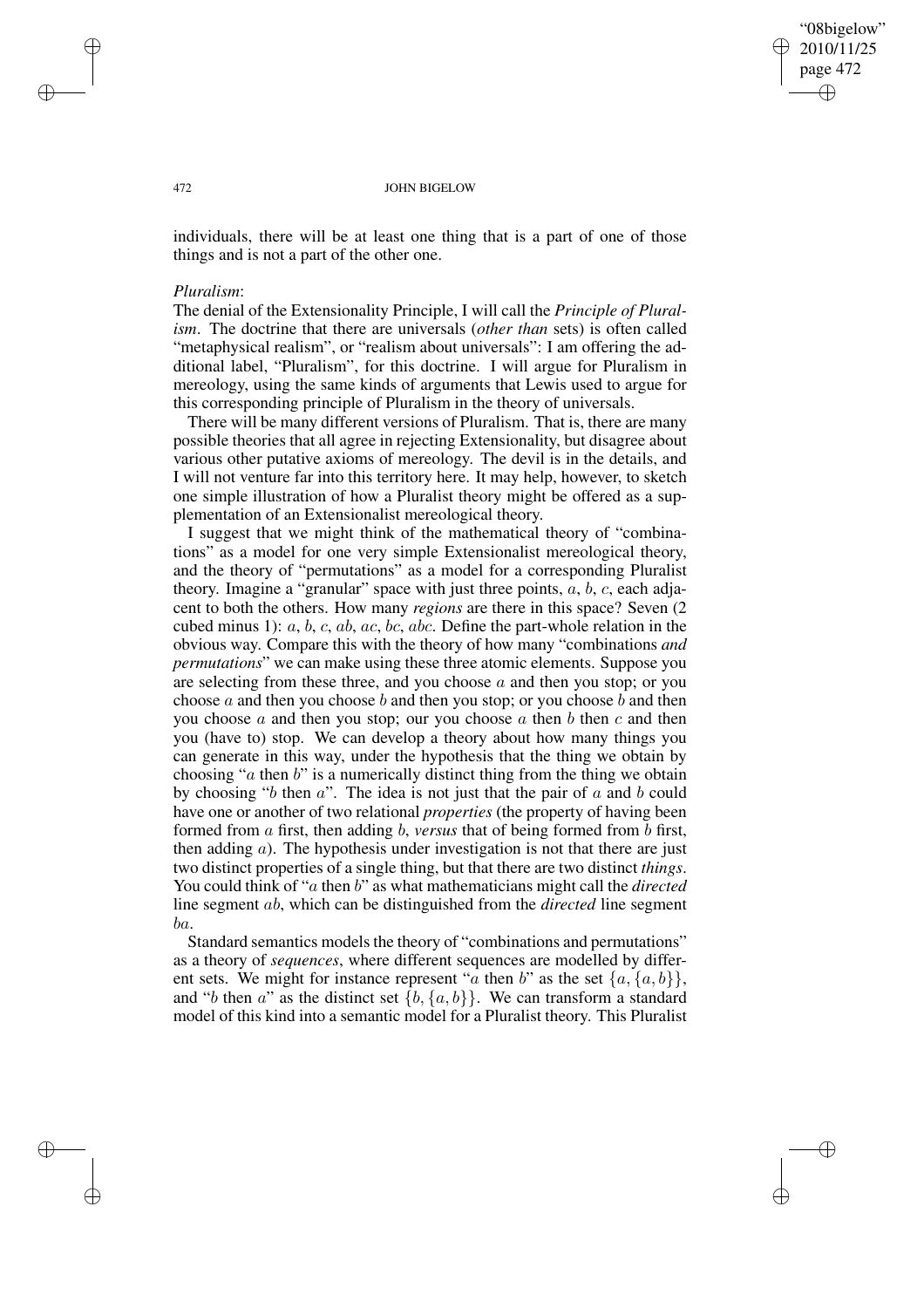"08bigelow" 2010/11/25 page 473

✐

✐

✐

✐

theory will posit that there are two distinct things, " $a$  then  $b$ ", and " $b$  then  $a$ " — which differ in some of their properties even though they do not differ in any of their parts. Take this standard model, and define a 1-1 function, which maps the set  $\{a, \{a, b\}\}\$  onto one concrete individual, call it AB, and  ${b, {a, b}}$  onto a distinct concrete individual, call it BA. Do the same for other relevant set-theoretical representations of the possible combinations and permutations of the three points  $a, b, c$ .

✐

✐

✐

✐

We can then give a classical set-theoretical interpretation for a Pluralist theory about these posited concrete individuals AB, BA, and so on. Within this theory there will be a symbol that represents the relation "is a part of": semantically map this symbol onto a set of ordered pairs — in the standard way in which we interpret two-place predicates in formal modal theory. Define this set of ordered pairs in such a way that  $a$  will count as "a part of" AB; and that  $a$  will also count as "a part of" BA; and also that  $b$  will count as "a part of" AB; and that b will also count as "a part of" BA; and that nothing else will count as "a part of" either AB or BA (apart from AB and BA themselves). Do the same for other relevant "*directed* line segments" in our toy model of a three-point, granular space. Then we will have a demonstrably consistent theory according to which there are two numerically distinct individuals AB and BA, which do not differ in any of their parts. Likewise, we may posit the existence of six distinct, concrete "*directed* angles": ABC, ACB, and so on. Again, we may posit that each has the same parts,  $a, b$ , and c, and that each (as you might say) *contains* all the other directed angles, and the same points, without any of these directed angles being identical to, that is, indiscernible from, any of the others, or being identical to the mere aggregate of the three points  $a, b$ , and  $c$ .

Having reconstrued the part-whole relation, in this Pluralist theory, we will need to reconsider which of the axioms of CEM can still be maintained as true in this broader application of the part-whole relation. Some axioms may be retained (transitivity for instance: that "a part of a part is a part"). But others might need to be renounced. For instance, there is an axiom that Simons (1987, p. 362) calls Supplementation, and this is one of the small core that he proposes as capturing the essential properties of *any* part-whole relation, as applied to *any* subject matter whatever. This axiom asserts that when one thing a contains another, distinct, thing  $b$  as a part, then it is possible to "subtract"  $b$  from  $a$ , and when you do you must always be left with a "remainder", which will be something that is another part of the whole, a, and that does not in any way overlap with the subtracted part  $b$ . This axiom has to be reconsidered, in the light of the above illustration concerning "directed angles" and so on. Varzi (2009) argues that (in my terminology) Plenitude entails Extensionalism, provided you assume a few other basic principles, including Supplementation. Hence, if I am to endorse both Plenitude and Pluralism, I will have to deny Supplementation. I am not reluctant to do so.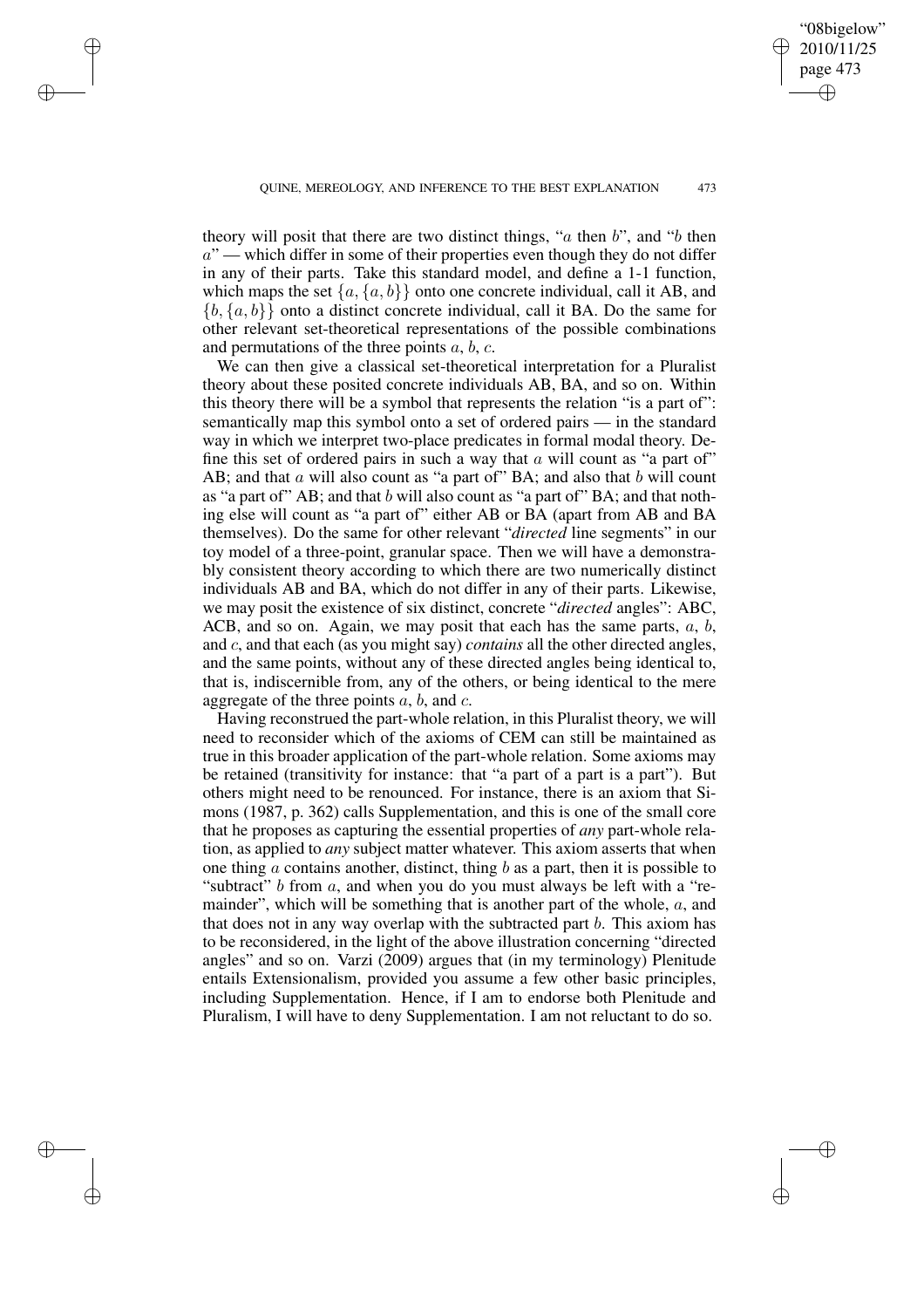"08bigelow" 2010/11/25 page 474 ✐ ✐

✐

✐

#### 474 JOHN BIGELOW

Think of the statue and the marble: the statue contains all the bits of marble, without being identical to the aggregate of all the bits of marble: but this does not mean that if you subtract all the marble you will be left with some "remainder", something which is a part of the statue but not part of that aggregate of bits of marble. No, if you subtract all the bits of marble then there will be *no* part of the statue that is left as a remainder. If you deny Extensionality, then you should deny Supplementation too. There is much work to be done in exploring the logics of what we might call "weak mereologies", as rivals to CEM.

Quineans will argue, plausibly, that we do not *need* to posit the existence of any such "directed line segments" or "directed angles", as new individuals — in addition to the Quinean, extensional sets and aggregates involving the three things  $a, b$ , and  $c$ . We can reconstrue talk of such purported things not as literally referring to concrete things that transgress CEM, but rather, as merely different *ways* of talking about the more tractable, extensional, sets and aggregates of CEM. Yet the little exercise sketched above shows that, even if we do not *need* to posit nonextensional things like "directed lines" and "directed angles", it is not *logically inconsistent* to frame such a theory. Quineans might, indeed, plausibly argue that we should not accept any such theory — on such grounds as "Ockham's razor". I will face that argument shortly. But Quineans cannot argue that we should reject any such theory simply on the *a priori* grounds that any such theory would be logically inconsistent — or on the grounds that it is *analytically* false, or that for yet some other reason it is *self-evidently* false. It is possible to articulate a "relative consistency proof", along the lines I have sketched, which shows that there are Pluralist theories that are at least *internally* consistent, if CEM and ZF are.

# 3. *Quine was half right*

I think Quine is basically right about Plenitude, both in the theory of universals and in mereology. But I will not argue that here. I will focus on Extensionality. I will look for reasons for thinking that Extensionality might be false, both in the theory of universals and in mereology. In the theory of universals, there are some — inconclusive, yet still relatively weighty reasons to think that Extensionality is mistaken. The kinds of reasons I have in mind were sketched vividly by David Lewis, in a paper called "New work for a theory of universals" (1983). I will argue that there is a deep isomorphism between the theory of universals, on the one hand, and mereology, on the other. For this reason, the kinds of reasons that Lewis raised for doubting Extensionality in the theory of universals will carry over into similar reasons for doubting the corresponding Extensionality principle in mereology.

✐

✐

✐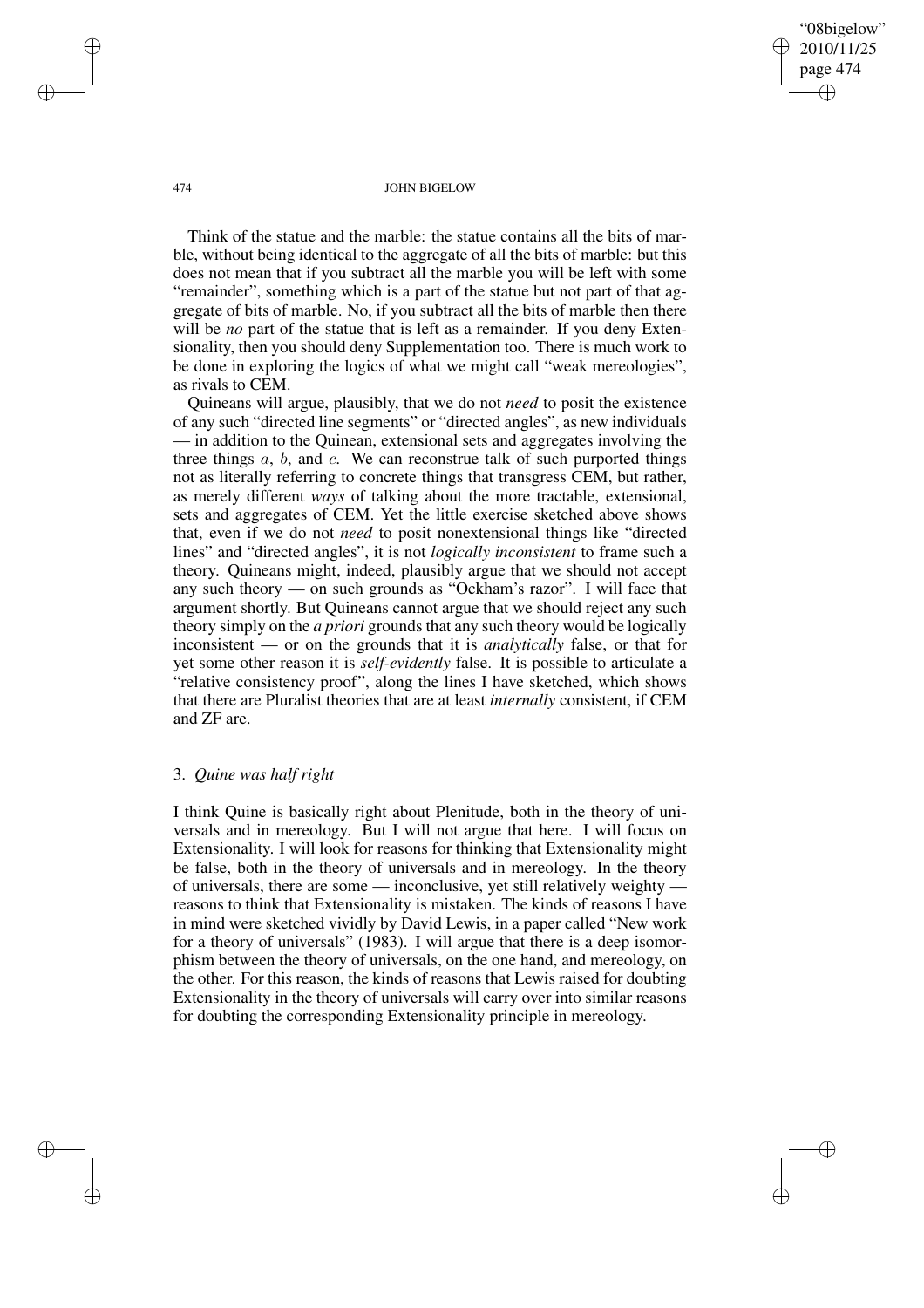QUINE, MEREOLOGY, AND INFERENCE TO THE BEST EXPLANATION 475

"08bigelow" 2010/11/25 page 475

✐

✐

✐

✐

There is a risk in placing too much weight on "simplicity", when developing axiomatic theories that are supposed also to do heavy-duty explanatory work in science (or common sense). As Simons says (1987; p. 364): "It is tempting to be led by the attraction of internal properties of the formalism either into taking the world to be tamer than it is, or into a relativistic, pragmatic attitude to ontology which can be seen at its most significant in Quine." Simons (like Goodman before) suspects that Quine's aesthetic attraction to purely formal features of set theory leads him astray — drawing him into a set theory that offends Ockham by "multiplying entities" to yield a ridiculously large number of "pure sets", which do no real work in science. (Indeed, Simons also thinks that Quine's mereology also yields a large number of "mere aggregates", which do no real work in science.) Furthermore, Simons (unlike Goodman) suspects that Quine's aesthetic attraction to purely formal features of mereology leads him astray — drawing him into a mereological theory that *fails* to "multiply entities", even when there is an explanatory necessity to do so. Simons aims to get Ockham's balance right: and to multiply entities where and only where there is an explanatory necessity to do so. This methodological aim of Simons, we might call "selective realism": and it is aligned with my overall argument in this paper. Hence I sympathize with Simons, in being wary about Quine's attraction to the sheer "simplicity", the formal elegance, of CEM, as contrasted with its rivals.

Nevertheless, I take it that Quine is right to shift some burden of justification onto rival theories that are less tidy than CEM. We need to find ways in which the world is, indeed, sufficiently "untamed" to warrant a less formally elegant theory than the elegant CEM that we might otherwise have been able to enjoy. Thus, I take a "burden of explanation" as a legitimate one to place on theories that set themselves up as rivals to Quine's. If we are to accept one of these rival theories, then we will, at the very least, need to find some salient things that can be explained by these rival theories.

# 4. *New work for a theory of universals*

✐

✐

✐

✐

In his influential paper "New work for a theory of universals" (1983), David Lewis set out in search of things that, arguably, we do need to explain, and for which you could offer at least a putative explanation if you were to adopt a theory of universals of roughly the kind articulated by David Armstrong. Lewis does not claim that an Armstrongian theory will provide the "best" explanation for these things. He suggests, on the contrary, that perhaps an equally good explanation could be provided by a theory of "tropes", like that advanced by Donald Williams and Keith Campbell and others. And there may be further alternatives that should be considered, before we venture the last step in an "inference to the best explanation". Nevertheless, Lewis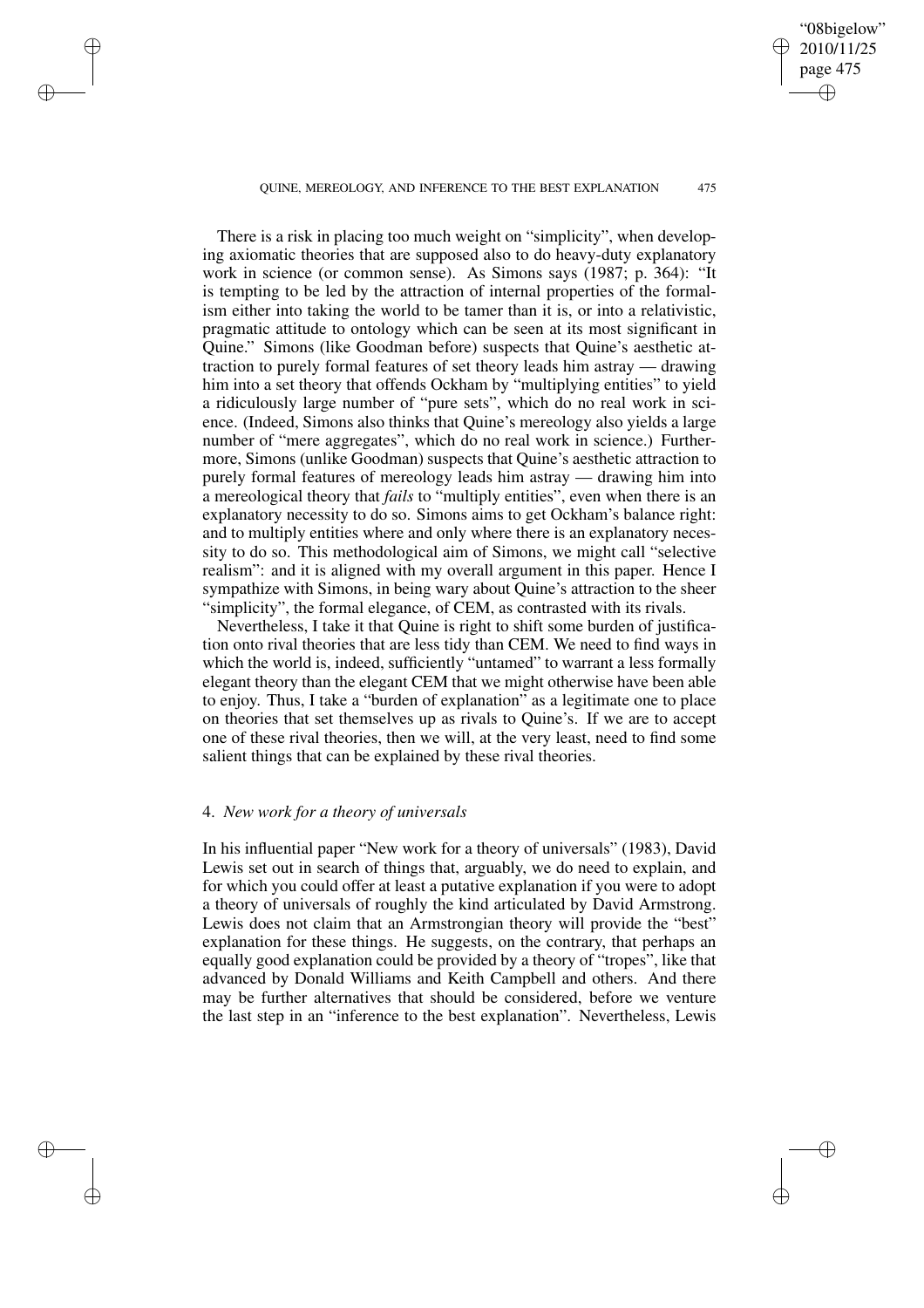"08bigelow" 2010/11/25 page 476 ✐ ✐

✐

✐

### 476 JOHN BIGELOW

did take the first steps in mounting an argument of this kind, by identifying things that it would be good for us to try to explain, and that we might at least try to explain using a theory of universals, as distinct from sets.

What kind of "explanation" was Lewis seeking, when he asked what "new work" might be done by a theory of universals? He was not seeking for what might be called "causal" explanations. That is, he was not seeking an explanation of a kind that Aristotle might have classified under the label "efficient cause" (or "final cause"). Lewis did not seek to find ways in which Armstrong's universals could, as it were, "make things happen" (nor did he seek the "goals" they might help us achieve). Rather, what Lewis sought were explanations of a kind that Aristotle might have classified under the label of "material" or "formal" causes. That is, he was seeking accounts of what *constitutes* something we need to deal with in the world. To ask about "material" or "formal" causes is to ask something of roughly the same kind as the question, "What *is* electricity?" — as contrasted with the question, "What are the causes and effects of electricity?" Lewis asked questions like, for instance, "What *is it* for one thing to be an exact duplicate of another?" as contrasted with a question like, say, "How can we make an exact duplicate of something?" Thus, to give another illustration, Lewis was not seeking to find ways in which Armstrong's universals could "make things happen" but rather, to find ways in which Armstrong's universals might purport to explain *what it is* for one thing to make another thing happen.

Lewis's strategy, in sketching an argument for universals, begins with things that *he thinks* need to be given an "explanation". Many, like Quine, would be unimpressed by the things Lewis asks us to try to explain: they would deny that these things *need* to be explained in the first place. They might also turn their noses up at the kinds of "explanations" that Lewis asks us to try to find. Nevertheless, it is worth keeping in mind the broad strategy that Lewis is employing here, in suggesting a way in which Armstrong might mount an argument in support of the existence of universals. This would, if it worked, furnish an argument for a theory of universals endorsing Plenitude: that is, permitting two universals to be distinct even if everything that *has* one of them also *has* the other. We should take this broad argumentschema, in the theory of universals, as a prototype for a possible argument for Pluralism in mereology.

## 5. *New work for a theory of individuals*

With this background as a guide, I propose to seek things that need to be explained, and for which we can at least purport to offer illuminating explanations if we adopt a principle of pluralism, rather than a principle of extensionality, within mereology. Here is a sketch of something that is pervasive,

✐

✐

✐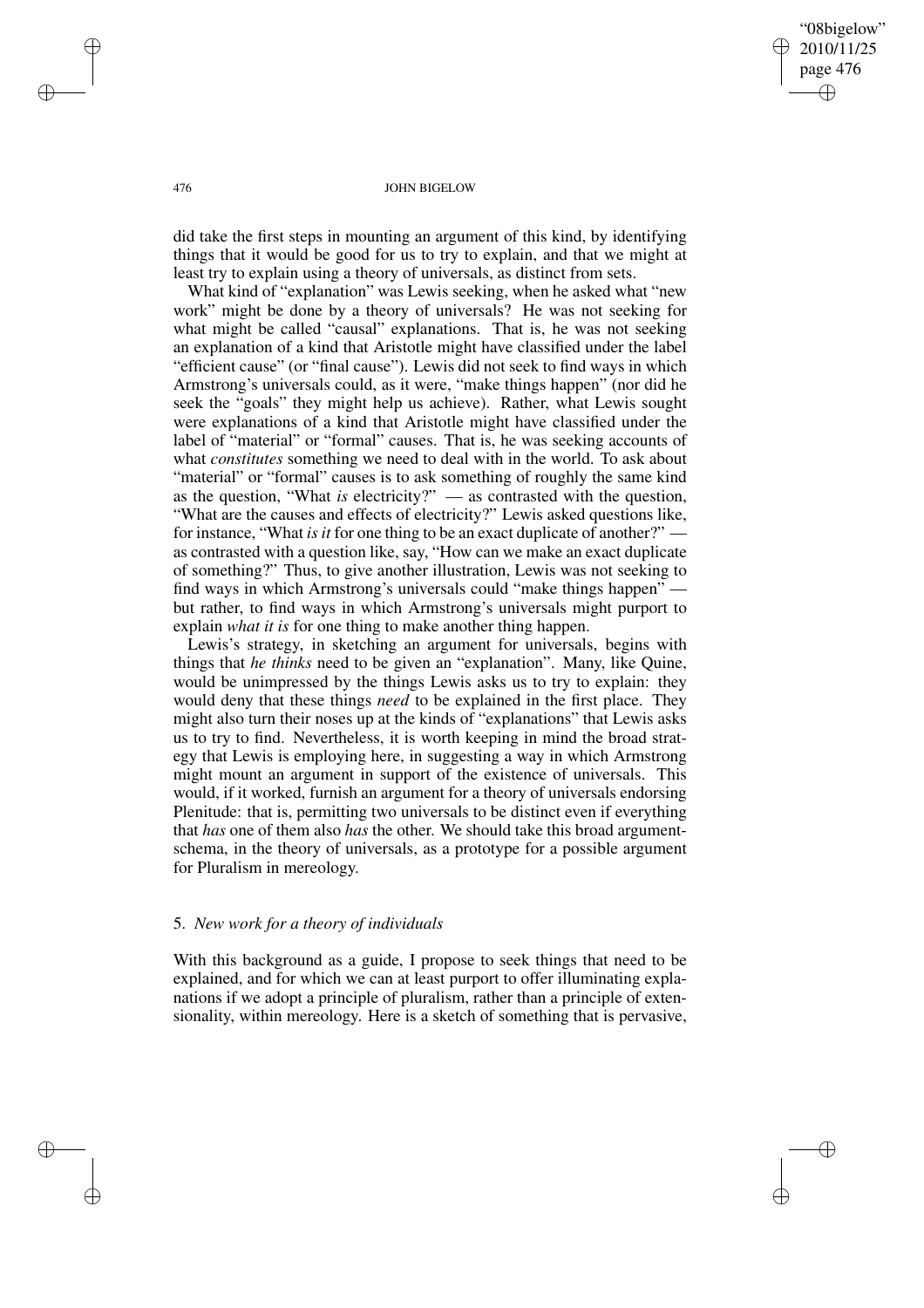"08bigelow" 2010/11/25 page 477

✐

✐

✐

✐

and that needs to be explained: properties generally travel around together in what we might call flocks, herds, clumps, clutches, bundles, bunches ... or whatever. We find a bunch of properties in one place at one time: and we can sometimes confidently predict that there will consequently be a similar bunch of properties at another place at another time.

✐

✐

✐

✐

These bunchings of properties are open to several distinct metaphysical construals. For instance, on one theory there will be a single thing that "has" all the properties in a given bunch. On another theory, those properties will be attached to several different things. But often we can know that there is something that needs to be explained, just by knowing that there is some thing *or* things that have the properties in a given bunch. We can track bunches of properties, and ask for an explanation for the way these bunches behave: and different ways of attaching these properties to "things" will furnish different possible explanations. For instance, if a clump of properties including mass, size and shape is present "in mid-air", then sometimes we can predict something about the compresence of three similar properties of mass, size and shape, a few seconds later, a little closer to the ground perhaps not *exactly* the same mass, size and shape, but at least *similar* properties of mass, size and shape. In commonsense theories (and in science, for that matter) we often explain *why* a bunch of properties like this travels down towards the ground, by saying that there is a *thing* that *has* all these properties, and that this thing is falling towards the ground — taking all its properties with it.

Alternative explanations are possible. For instance, it might be postulated that there is a sequence of different things, existing at different times, and that the properties had by any one of these things are also had by the next in the sequence. But in many cases the commonsense theory is at least worth considering: that there is one thing that has all these properties at the earlier time, and it falls towards the ground, taking most of its properties with it. Our commonsense theories provide for a rich tapestry of different possible explanations for the various different ways in which we find properties travelling around in bunches. What we do is to posit the existence of some *things*, which *have* these properties. We also posit a variety of different relationships that may hold between these things and their properties. The ones that cling tightest are the "essential" properties; others are not absolutely essential, but very hard to shake off once you have acquired them; others might breezily come and go; and so on. In addition, commonsense theories also posit ways in which sometimes *things* might clump together, and travel around in each other's company, carrying their properties with them. Such clumpings of individuals thereby provide many distinct, alternative, indirect explanations of clumpings of properties.

Thus, for instance, one bunch of properties might have a propensity to travel around together because there is one individual that has them all,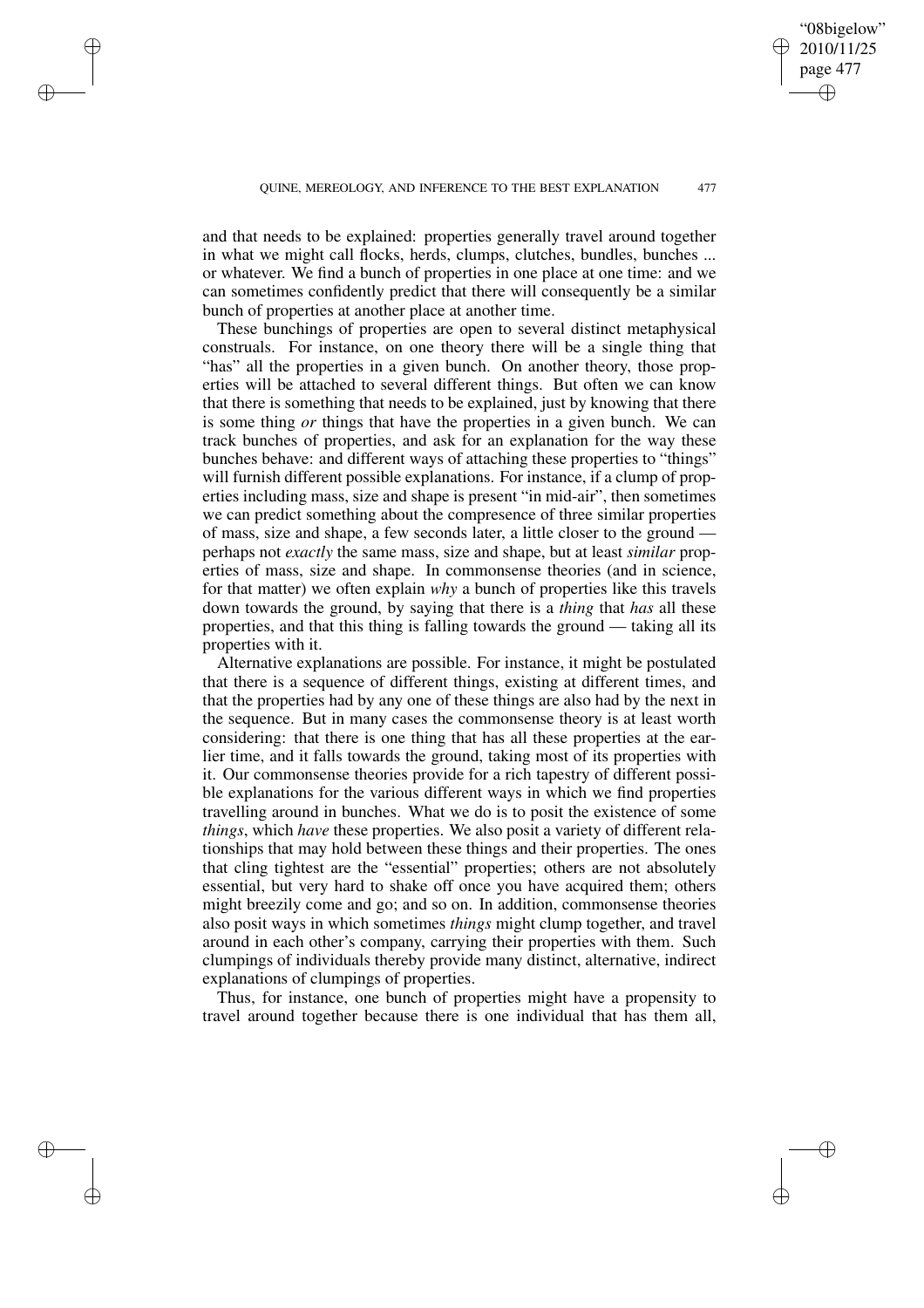"08bigelow" 2010/11/25 page 478 ✐ ✐

✐

✐

#### 478 JOHN BIGELOW

whereas another bunch might travel around together because there are two individuals, one with some of those properties and the other with the others and there may be some reason why these two individuals happen to be travelling around together. The two distinct individuals might independently have similar interests, which happen to lead them to the same places at the same times, as for instance if they both are following the same concert tour by Bob Dylan. Alternatively, the two individuals might be married to one another. Or they might be handcuffed together. Or they might be Siamese twins: sharing an organ. Or, shifting attention from individual people to material objects, it may be that two individual objects travel around together because one is a *part* of the other. Or, they might travel together because one *constitutes* the other. In commonsense theories, there are many ways in which individuals might travel around together, carrying their properties with them. Hence there are many different ways of explaining clumpings of properties.

Some bunches of properties have a tendency to persist fairly unchanged, like the bundle of intrinsic properties of a rock, for instance. In contrast, some aggregations of particles, like clouds, are not very cohesive. By contrast, think of a plant: it is different both from a rock and from a cloud. A plant does not keep the same shape exactly — both because it grows and because its leaves may wave about in the breeze. But, at least in the short term, it does keep *similar* shapes as time passes, and it does so (as we might say) fairly robustly. And some of its trajectories of change may be among its essential properties. Likewise for species that predictably go through *phases* during their lifetime: caterpillars becoming butterflies, and so on.

Our commonsense theories exploit the notion that properties form bunches *because* they attach themselves to things, and because they attach themselves to those things under different *modes* of attachment, and because those things then sometimes clump together in a variety of different ways. This illustrates some of the explanatory potential of a theory that postulates the existence of *things*, which *have* properties, along with a distinction between the essential and the accidental properties of those things. Roughly speaking: a theory of this kind can give a rich tapestry of subtly different explanations for numerous, subtly different ways in which properties can travel around in bunches.

## 6. *Individuals enough to entail Pluralism?*

Grant, then, for the sake of further investigation, that there may be some explanatory potential in a theory that distinguishes between the essential and the accidental properties of an individual. It is then possible, within such a theory, for there to be two individuals — which are distinct individuals, with distinct properties — even though there is nothing that is a part of one and

✐

✐

✐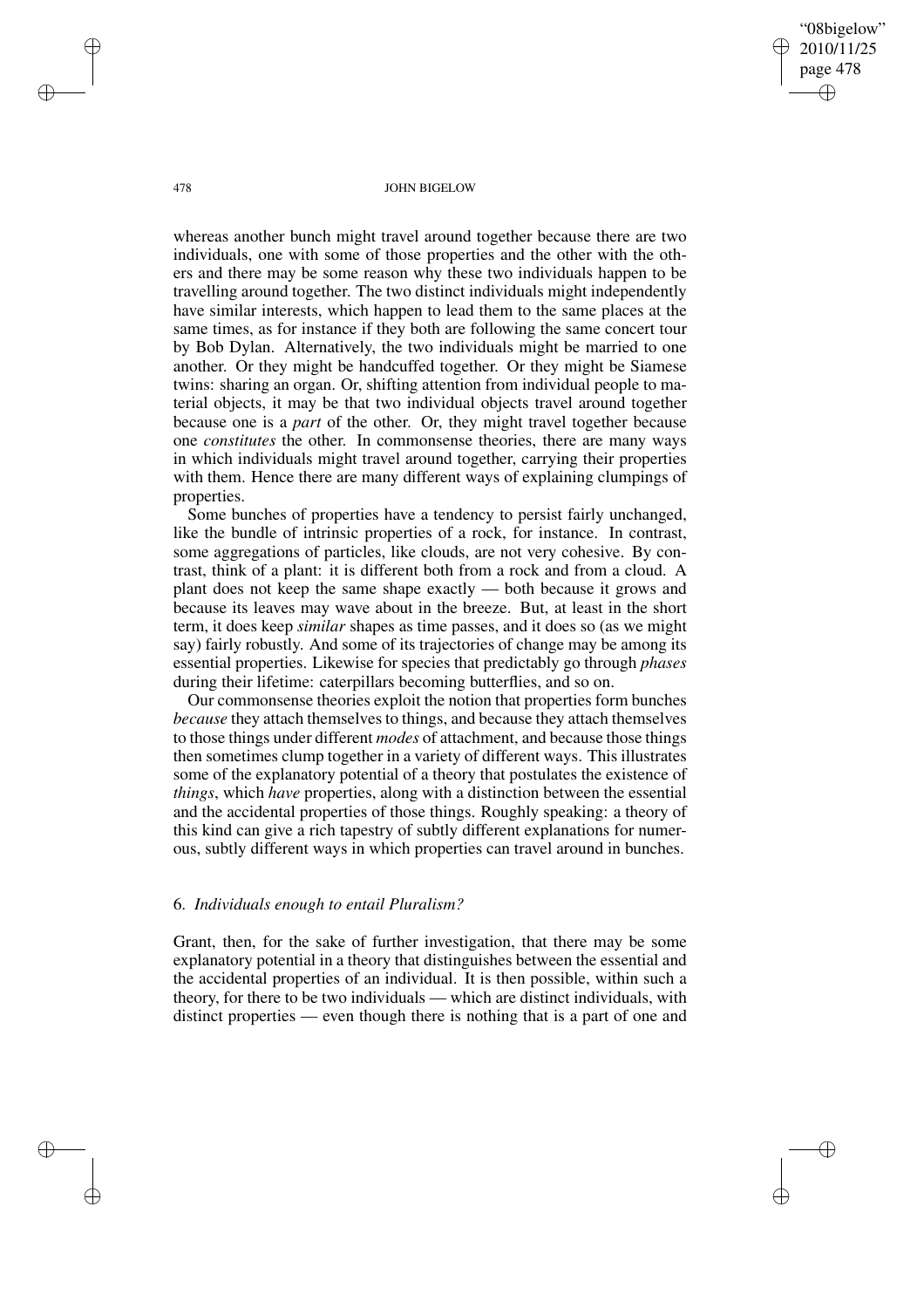"08bigelow" 2010/11/25 page 479

✐

✐

✐

✐

not a part of the other. That is, such a theory makes it possible, indeed likely, that there will be failures of the mereological principle of Extensionalism. It is possible, for instance, for you to have the same parts as your body, and yet for you to have some properties that your body does not have. It is possible for there to be an aggregation of planks, and for there to be a ship, and for there to be no plank in the aggregate that is not part of the ship, and no plank in the ship that is not part of that aggregate of planks — and yet for the ship to have properties that the aggregation of planks does not have.

✐

✐

✐

✐

The reasoning here is closely related to a widely-recognized line of argumentation against CEM. Here, for instance, is Simons (1987, pp. 1–2):

An object with different parts at different times cannot be identical with the sum of its parts at any time, for then it would be different from itself. The second problem is that some objects (again, like human beings) might have had some parts other than those they in fact have, and yet still have been the same objects. In other words, they are not modally *rigid* in their parts.

Here Simons appeals to commonsense explanatory theories, which posit things that endure through time, and that could have been other than the ways they are. He argues that these explanatory theories flout Extensionality. Quine defends Extensionality by appeal to his metaphysics of spacetime, and "temporal parts"; but Simons thinks this defence is unsuccessful:

... A second and more popular solution to the flux problem is to propose replacing the things (continuants) of our usual ontology by processes, which have temporal parts. I argue that the difficulties involved in such a revision have been greatly underestimated, and that in any case the move fails to save mereological extensionality because such four-dimensional objects fall prey to the modal argument.

Quine would resist "the modal argument" by refusing to countenance any modal truths in the canonical theories of developed sciences. So the argument between Simons and Quine threatens to shift into a prior disagreement about how seriously we should take commonsense modal claims. But there is another way of construing the kind of argument Simons is advancing, one that gets behind this dispute over common sense. Some mereological extensionalists, other than Quine, might accept the need to explain the modal facts that Simons cites: but they might explore ways of doing this without abandoning mereological extensionalism. They might say that the division of a thing into "temporal parts", as mentioned by Simons, was a step in the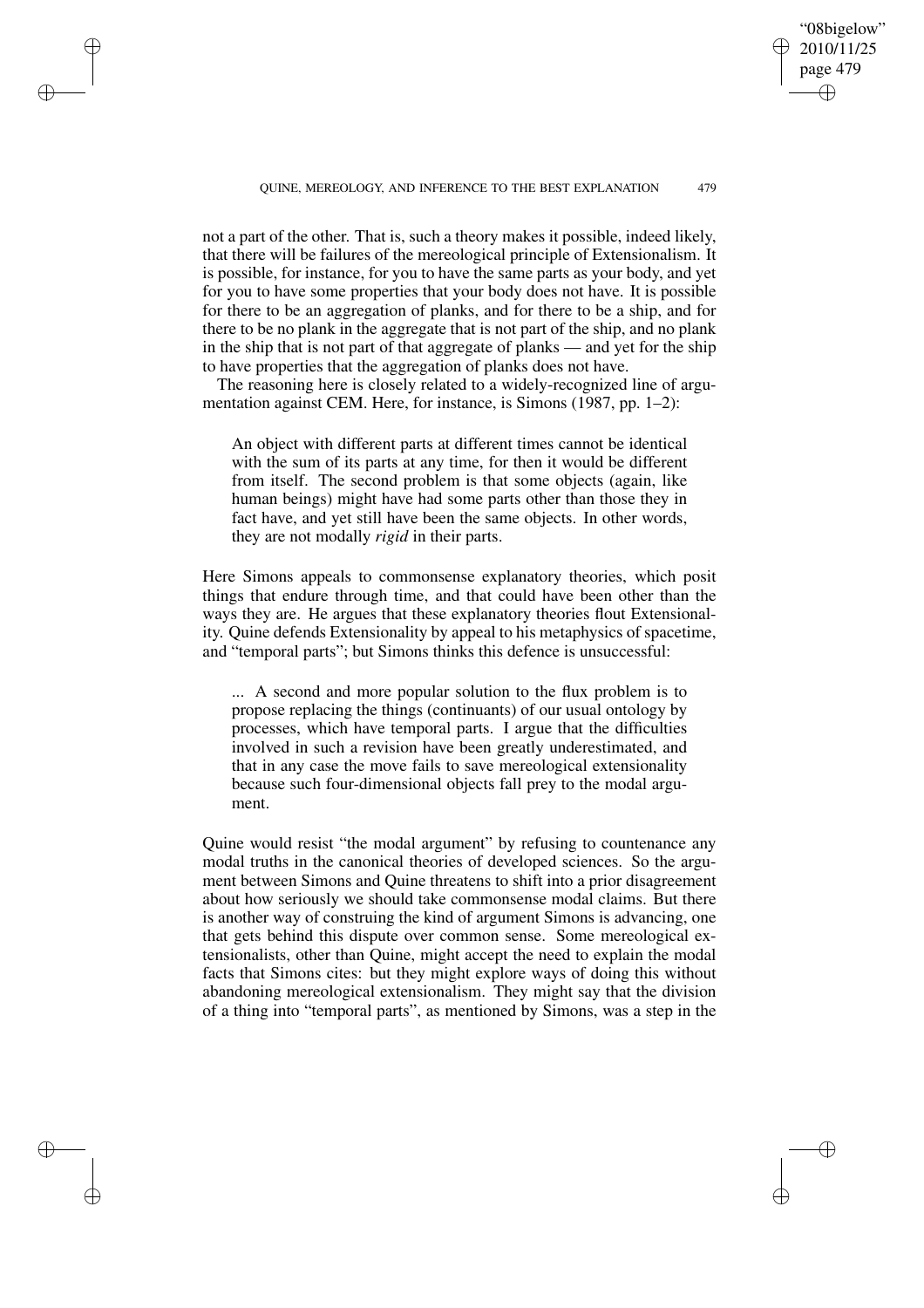"08bigelow" 2010/11/25 page 480 ✐ ✐

✐

✐

### 480 JOHN BIGELOW

right direction: and they might seek ways of extending these techniques to cover the modal case. Maybe they are right: maybe an extensionalist mereology could always, in principle, be constructed to explain away any of the problems of the kind Simons has raised.

Yet a Quinean "inference to the best explanation" needs to do more than just show that CEM can mount *an* alternative explanation of things that need to be explained. It needs to show that this explanation mounted by CEM is *the best* explanation. It needs to show that this extensionalist explanation is *better* than any alternative. Here is a way of reconstruing the argument Simons has mounted. He shows that a theory that flouts Extensionality can be coherently mounted, and that it can at least make a fist of explaining certain important features of our experience. Quine's job, then, is not just to find *some* alternative explanation that does respect Extensionality, but also to show that this alternative explanation is *better* than a Pluralist (and in some ways more commonsensical) one. I do not claim to show that Quine could not do this: only that it has not yet been done.

I conclude that there is good reason for further investigation of a Pluralist rival to the Quinean Extensionalist metaphysics — a rival which acknowledges the existence of all the aggregates (and sets) that Quine posits, but which also allows that sometimes these aggregates may also constitute individuals, like power poles and policemen, which are something more than mere aggregates of the parts they happen to possess at any one given time.

> School of Philosophical, Historical and International Studies Monash University Clayton Victoria 3800 Australia E-mail: John.Bigelow@arts.monash.edu.au

# **REFERENCES**

Baker, Lynne Rudder, "Why constitution is not identity", *Journal of Philosophy* 94 (1997), pp. 599–621.

- Baker, Lynne Rudder, *Persons and Bodies*, Cambridge University Press, Cambridge UK, 2000.
- Bigelow, John and Robert Pargetter, "Real work for aggregates", *dialectica* 60 (2006), pp. 485–503.

Boyd, Richard, "Homeostasis: species, and higher taxa", pp. 141–185 in *Species*: *New Interdisciplinary Essays*, ed. Robert A. Wilson, MIT Press, Cambridge MA and London UK, 1999.

✐

✐

✐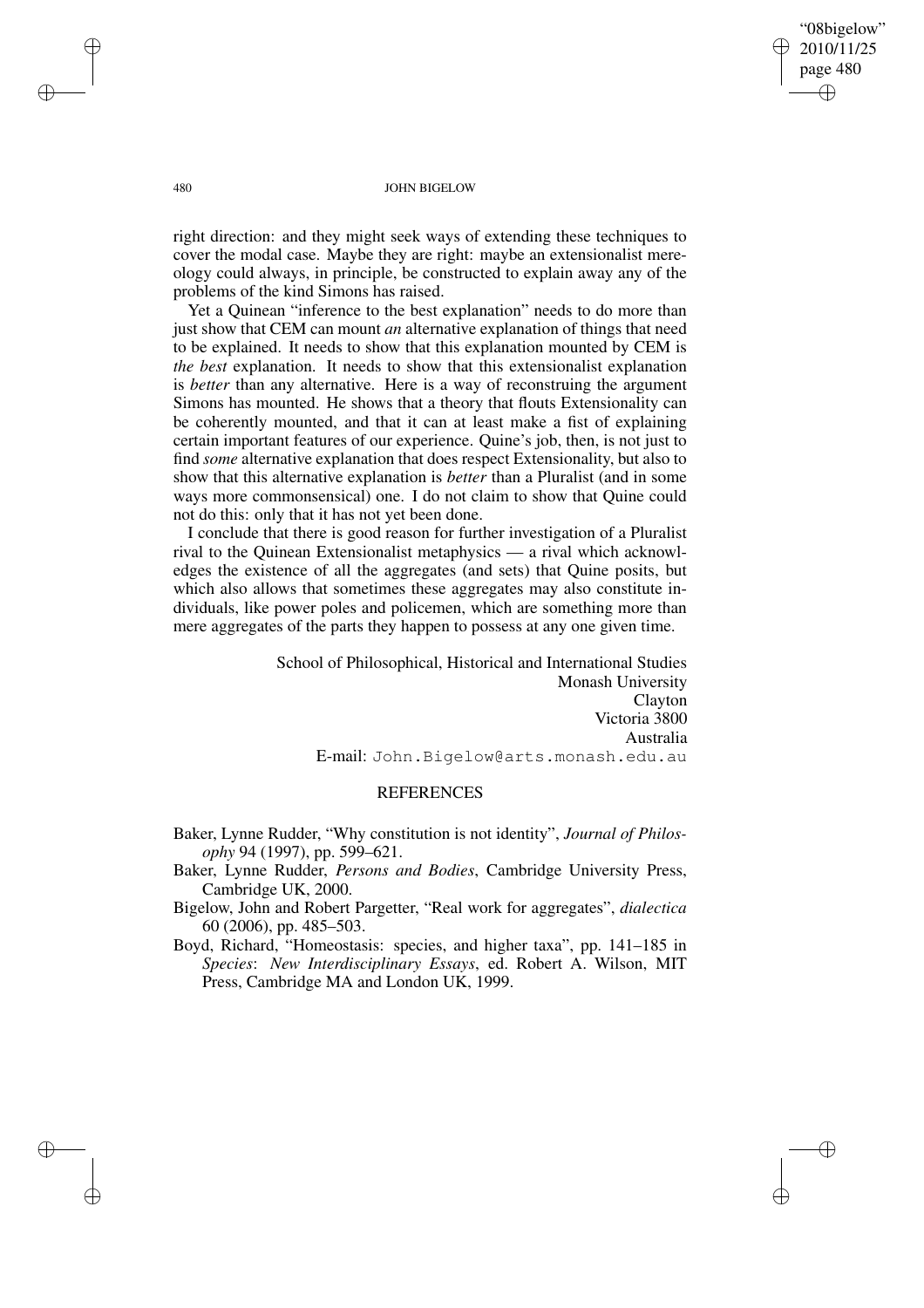✐

✐

- Chisholm, R.M., *Person and Object*: *A metaphysical study*, Open Court, La Salle, 1976.
- Doepke, F.C., "Spatially coinciding objects", *Ratio* 24 (1982), pp. 45–60.
- Fine, Kit, "Compounds and aggregates", *Nous* 28 (1994), pp. 137–158.

✐

✐

✐

- Goodman, Nelson, *The Structure of Appearance*, Harvard University Press, Cambridge MA, 1951.
- Goodman, Nelson and W.V. Quine, "Steps towards a constructive nominalism", *Journal of Symbolic Logic* 12 (1947), pp. 105–122.
- Harte, Verity, *Plato on Parts and Wholes*: *The metaphysics of structure*, Clarendon Press, Oxford UK, 2002.
- Haslanger, Sally, "Persistence, change, and explanation", *Philosophical Studies* 56 (1989), pp. 1–28.
- Hovda, P., "What is classical mereology?", *Journal of Philosophical Logic* 38 (2009), pp. 55–82.
- Johnston, Mark, "Constitution is not identity", *Mind* 101 (1992), pp. 89–105.
- Leśniewski, S., *Collected Works*, 2 vols., ed. S.J. Surma, J.T. Srzednicki, D.I. Barnett and V.F. Rickey, Kluwer, Dordrecht-Holland, 1992.
- Leonard, Henry S. and Nelson Goodman, "The calculus of individuals and its uses", *Journal of Symbolic Logic* 5 (1940), pp. 45–55.
- Lewis, D.K., "New work for a theory of universals", *The Australasian Journal of Philosophy* 61 (1983), pp. 343–377.
- Lewis, D.K., *Parts of Classes*, Blackwell, Oxford UK, 1991.
- Lucretius, *On the Nature of Things*, transl. H.A.J. Munro, Washington Square Press, New York NY, 1965.
- Quine, W.V., *Word and Object*, MIT Press, Cambridge MA, 1960.
- Rescher, N., "Axioms for the part relation", *Philosophical Studies* (1955), pp. 8–11.
- Robinson, Denis, "Matter, motion and Humean supervenience", *Australasian Journal of Philosophy* 67 (1989), pp. 394–409.
- Shorter, J.M., "On coinciding in space and time", *Philosophy* 52 (1977), pp. 399–408.
- Simons, Peter M., *Parts*: *A study in ontology*, Clarendon, Oxford UK, 1987.
- Tarski, A., An exposition of a simplified version of Leśniewski's calculus, in an appendix to J.H. Woodger's *Axiomatic Method in Biology*, Cambridge University Press, Cambridge UK, 1937.
- Unger, Peter, "There are no ordinary things", *Synthese* 41 (1979), pp. 117– 154.
- Van Inwagen, P., "The doctrine of arbitrary undetached parts", *Pacific Philosophical Quarterly* 62 (1981), pp. 123–137.
- Van Inwagen, P., *Material Beings*, Cornell University Press, Ithaca NY, 1990.
- Varzi, Achille C., "The extensionality of parthood and composition", *Philosophical Quarterly* 58 (2008), pp. 108–133.